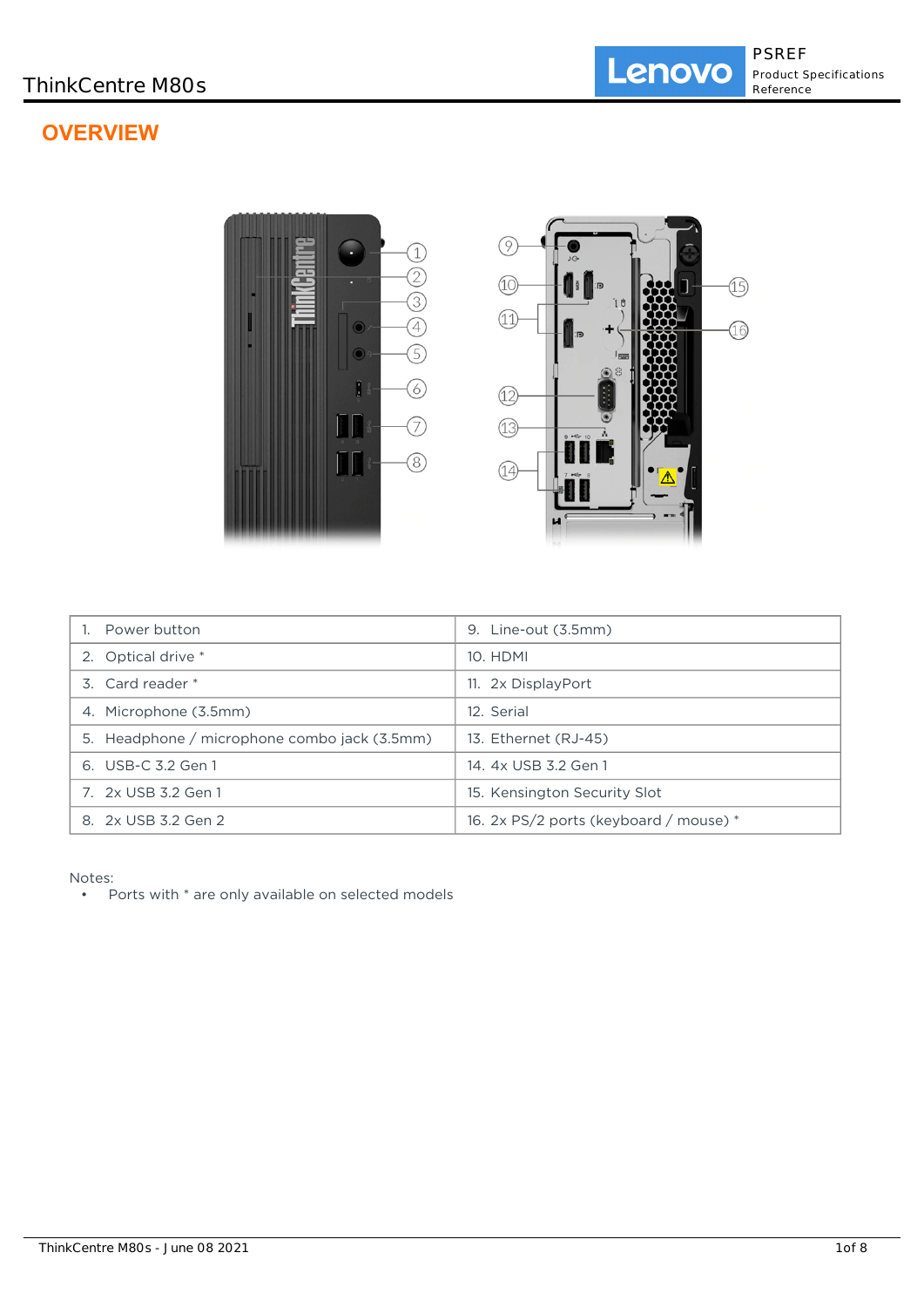## ThinkCentre M80s

# **PERFORMANCE**

## **Processor**

## **Processor Family**

Intel® Celeron®, Intel Pentium®, or 10th Generation Intel Core™ i3 / i5 / i7 / i9 Processor

## **Processor**

| <b>Processor Name</b> |                 |                | Cores   Threads   Base Frequency   Max Frequency |        |             | Cache   Memory Support | <b>Processor Graphics</b> |
|-----------------------|-----------------|----------------|--------------------------------------------------|--------|-------------|------------------------|---------------------------|
| Celeron G5900         | 2               | 2              | 3.4GHz                                           |        | 2MB         | DDR4-2666              | Intel UHD Graphics 610    |
| Celeron G5905         | 2               | 2              | 3.5GHz                                           |        | 4MB         | DDR4-2666              | Intel UHD Graphics 610    |
| Celeron G5920         | 2               | 2              | 3.5GHz                                           |        | 2MB         | DDR4-2666              | Intel UHD Graphics 610    |
| Celeron G5925         | 2               | $\overline{2}$ | 3.6GHz                                           |        | 4MB         | DDR4-2666              | Intel UHD Graphics 610    |
| Pentium Gold G640012  |                 | $\overline{4}$ | 4.0GHz                                           |        | 4MB         | DDR4-2666              | Intel UHD Graphics 610    |
| Pentium Gold G6500 2  |                 | $\overline{4}$ | 4.1GHz                                           |        | 4MB         | DDR4-2666              | Intel UHD Graphics 630    |
| Pentium Gold G6600 2  |                 | $\overline{4}$ | 4.2GHz                                           |        | 4MB         | DDR4-2666              | Intel UHD Graphics 630    |
| Core i3-10100         | 4               | 8              | 3.6GHz                                           | 4.3GHz | 6MB         | DDR4-2666              | Intel UHD Graphics 630    |
| Core i3-10300         | $\overline{4}$  | 8              | 3.7GHz                                           | 4.4GHz | 8MB         | DDR4-2666              | Intel UHD Graphics 630    |
| Core i3-10320         | $\overline{4}$  | 8              | 3.8GHz                                           | 4.6GHz | 8MB         | DDR4-2666              | Intel UHD Graphics 630    |
| Core i5-10400         | 6               | 12             | 2.9GHz                                           | 4.3GHz | 12MB        | DDR4-2666              | Intel UHD Graphics 630    |
| Core i5-10400F        | 6               | 12             | 2.9GHz                                           | 4.3GHz | <b>12MB</b> | DDR4-2666              |                           |
| Core i5-10500         | 6               | 12             | $3.1$ GHz                                        | 4.5GHz | <b>12MB</b> | DDR4-2666              | Intel UHD Graphics 630    |
| Core i5-10600         | 6               | 12             | 3.3GHz                                           | 4.8GHz | 12MB        | DDR4-2666              | Intel UHD Graphics 630    |
| Core i7-10700         | 8               | 16             | 2.9GHz                                           | 4.8GHz | <b>16MB</b> | DDR4-2933              | Intel UHD Graphics 630    |
| Core i7-10700F        | 8               | 16             | 2.9GHz                                           | 4.8GHz | 16MB        | DDR4-2933              |                           |
| Core i9-10900         | 10 <sup>°</sup> | 20             | $2.8$ GHz                                        | 5.2GHz | 20MB        | DDR4-2933              | Intel UHD Graphics 630    |
| Core i9-10900F        | 10              | 20             | 2.8GHz                                           | 5.2GHz | 20MB        | <b>DDR4-2933</b>       |                           |

# **Operating System**

## **Operating System**

- Windows® 10 Home 64
- Windows 10 Pro 64
- Windows 10 IoT Enterprise
- Ubuntu Linux
- No operating system

# **Graphics**

## **Graphics**[1]

| Graphics                               | Type              | Memory       | Connector                 | Max Resolution                               | Key<br>Features         |
|----------------------------------------|-------------------|--------------|---------------------------|----------------------------------------------|-------------------------|
| Intel UHD graphics<br>610              | Integrated Shared |              | 1x HDMI®, 2x DP           | 1920x1080@60Hz(HDMI),<br>4096x2304@60Hz(DP)  | DirectX <sup>®</sup> 12 |
| Intel UHD graphics<br>630              | Integrated Shared |              | 1x HDMI, 2x DP            | 1920x1080@60Hz(HDMI),<br>4096x2304@60Hz(DP)  | Direct X12              |
| AMD Radeon™ 520                        | Discrete          | 2GB<br>GDDR5 | 2x DP 1.2                 | 4096x2160@60Hz(DP)                           | Direct X12              |
| AMD Radeon RX<br>550X                  | <b>Discrete</b>   | 4GB<br>GDDR5 | 1x HDMI 2.0. 1x DP<br>1.4 | 4096x2160@60Hz(HDMI),<br>3840x2160@60Hz(DP)  | Direct X12              |
| NVIDIA <sup>®</sup> GeForce®<br>GT 730 | <b>Discrete</b>   | 2GB<br>GDDR5 | 1x VGA, 1x HDMI<br>1.4    | 2048x1536@75Hz(VGA),<br>3840x2160@30Hz(HDMI) | Direct X 12             |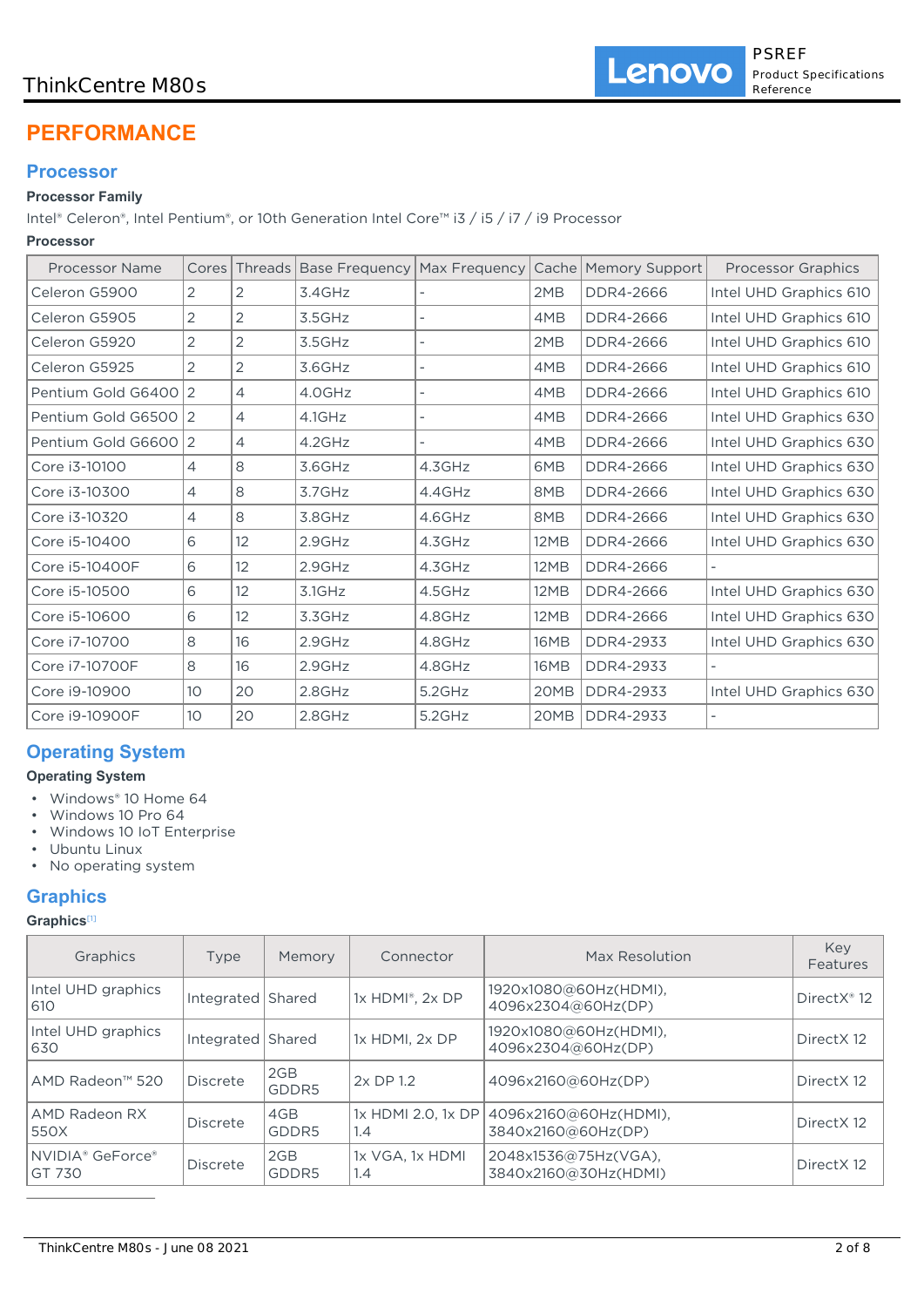## ThinkCentre M80s

Lenovo

Notes:

1. The information of integrated graphics are not applicable for the models without integrated graphics (for the details, please refer to processor section)

## **Monitor Support**

## **Monitor Support**

Supports up to 3 independent displays via onboard ports\*\* (2x DisplayPort™ + 1x HDMI), more displays support via discrete graphics

## **Chipset**

### **Chipset**

Intel Q470 chipset

## **Memory**

#### **Max Memory**[1]

Up to 128GB DDR4-2933

#### **Memory Slots**

Four DDR4 DIMM slots, dual-channel capable

#### **Memory Type**

- DDR4-2666
- DDR4-2933

#### **Memory Protection**

Non-ECC

Notes:

1. The max memory is based on the test results with current Lenovo® memory offerings. The system may support more memory as the technology develops.

## **Storage**

#### **Storage Support**

Up to three drives, 1x 2.5"/3.5" HDD + 1x 2.5" HDD + 1x M.2 2242/2280 SSD

- 2.5" HDD up to 1TB each
- 3.5" HDD up to 2TB
- M.2 SSD up to 2TB
- Optional Intel Optane™ Memory, M.2

#### **Storage Type**

| Disk Type                                            | Interface                          |      | RPM Security |
|------------------------------------------------------|------------------------------------|------|--------------|
| M.2 2280 SSD                                         | PCIe NVMe, PCIe 3.0 $\times$ 4   - |      | Opal         |
| 3.5" SATA HDD                                        | SATA 6Gb/s                         | 7.2K |              |
| 2.5" SATA HDD                                        | SATA 6Gb/s                         | 7.2K |              |
| M.2 2242 SSD                                         | PCIe NVMe, PCIe 3.0 x2   -         |      |              |
| Intel Optane Memory M10   PCIe NVMe, PCIe 3.0 x2   - |                                    |      |              |

#### **RAID**

RAID 0/1 support for HDDs (RAID preset only available via special bid model)

## **Removable Storage**

## **Optical**

- DVD-ROM, SATA 1.5Gb/s, slim (9.0mm)
- DVD burner (DVD±RW), SATA 1.5Gb/s, slim (9.0mm)
- None

## **Card Reader**

- 3-in-1 card reader (SD, SDHC, SDXC)
- No card reader

## **Multi-Media**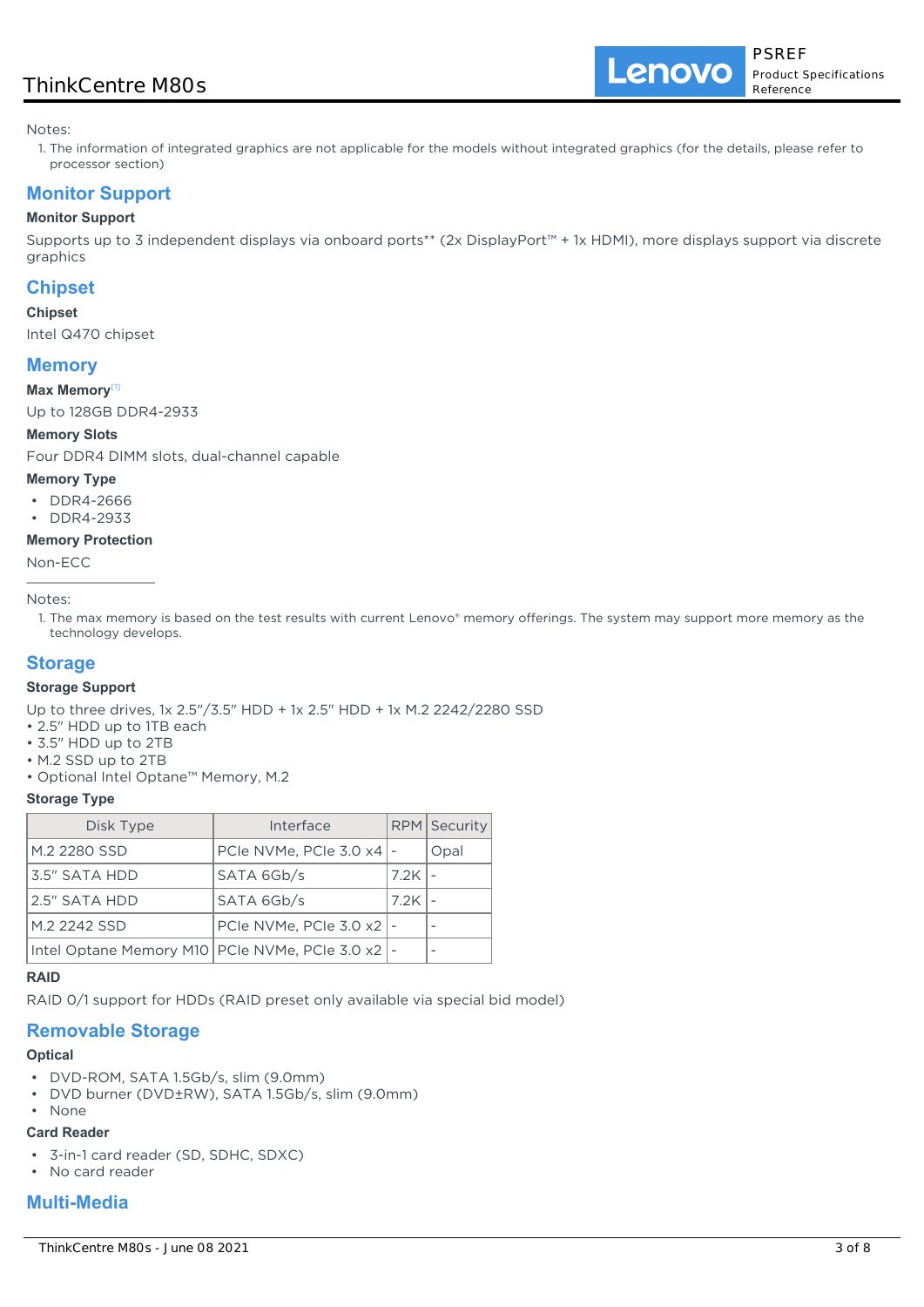## **Audio Chip**

High Definition (HD) Audio, Realtek® ALC623-CG codec

## **Speakers**

Single speaker, 1W x1

## **Power Supply**

### **Power Supply**

|                    |  | Power   Type   Efficiency   Key Features |
|--------------------|--|------------------------------------------|
| 180W   Fixed   85% |  |                                          |
| 260W   Fixed   85% |  |                                          |
| 310W   Fixed   92% |  |                                          |
| 380W   Fixed   92% |  |                                          |

# **DESIGN**

## **Input Device**

#### **Keyboard**

- Lenovo Calliope Keyboard (USB connector), black
- Lenovo Calliope Wireless Keyboard (2.4GHz via USB receiver), black
- Lenovo Traditional Keyboard (USB connector), black
- No keyboard

#### **Mouse**

- Lenovo Calliope Wireless Mouse (2.4GHz via USB receiver), black
- Lenovo Calliope Mouse (USB connector), black
- Lenovo Fingerprint Mouse (USB connector), Windows Hello support, black
- No mouse

## **Mechanical**

## **Form Factor**

SFF (8.2L)

#### **Dimensions (WxDxH)**

93 x 298 x 340 mm (3.6 x 11.7 x 13.4 inches)

## **Weight**

5.3 kg (11.7 lbs)

#### **Case Color**

Black

#### **Bays**

- 1x slim ODD bay
- 1x 2.5" disk bay (optional bay, or bay comes with disk)

## • 1x 3.5" disk bay

#### **Expansion Slots**

- One PCIe 3.0 x16, low-profie (length < 155mm, height < 68mm)
- One PCIe 3.0 x1, low-profie (length < 155mm, height < 68mm)
- Two dummy slots, only bracket for optional port extension
- Two M.2 slots (one for WLAN, one for SSD)

#### **Stand**

- Vertical stand
- No stand

## **Others**

- (Optional) Dust Filter
- Supports Smart Power On

# **CONNECTIVITY**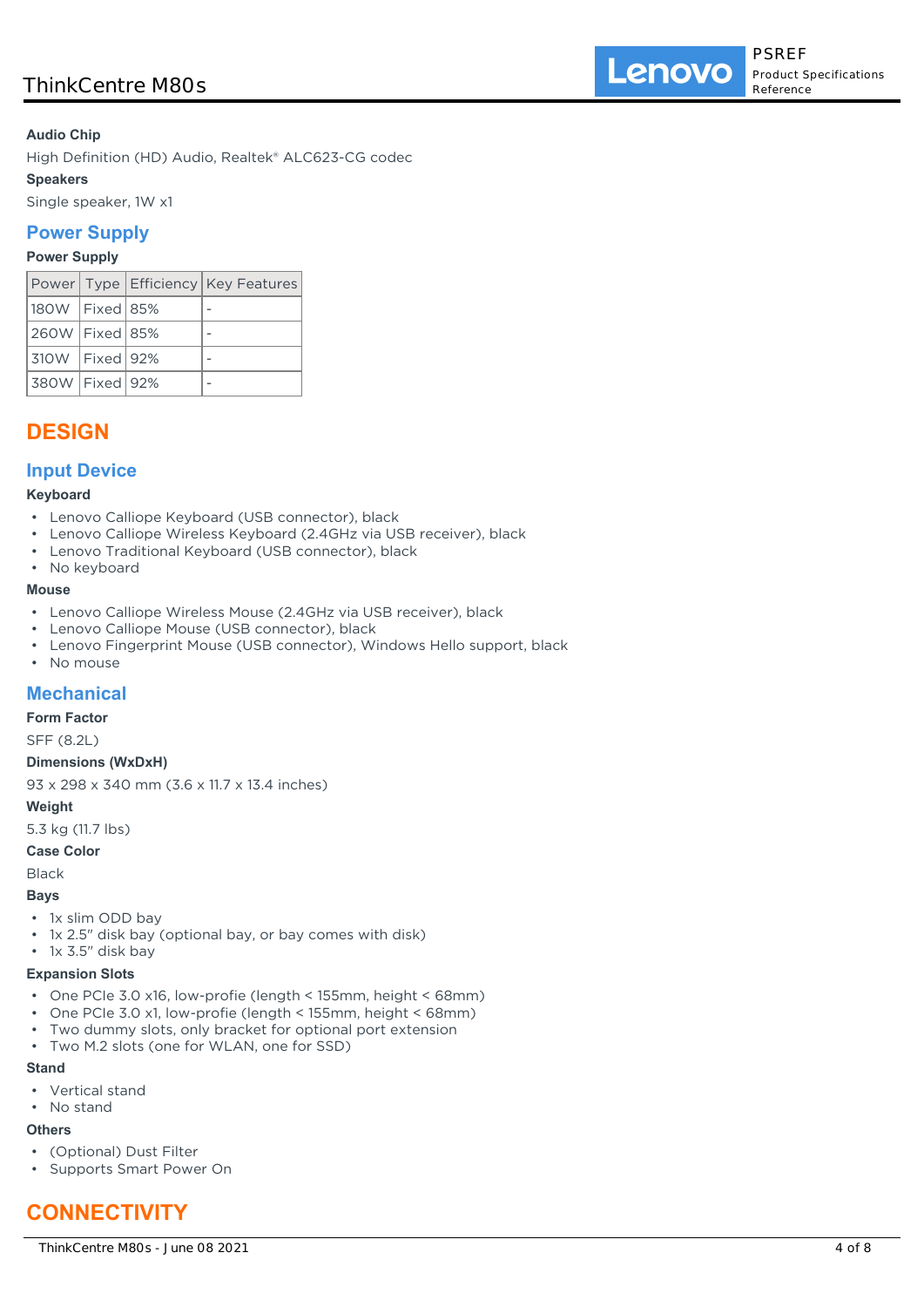## **Network**

#### **Onboard Ethernet**

Gigabit Ethernet, Intel Ethernet Connection I219-LM, 1x RJ45, supports Wake-on-LAN

#### **Optional Ethernet**

- Gigabit Ethernet, Bitland BN8E88, 1x RJ-45, PCIe x1
- Gigabit Ethernet, Intel Ethernet Server Adapter I350-T4, 4x RJ-45, PCIe x4
- No optional Ethernet

#### **WLAN + Bluetooth™**

- Realtek RTL8822CE, 802.11ac Dual Band 2x2 Wi-Fi + Bluetooth 5.0, M.2 card
- Intel Wireless-AC 9560, 802.11ac Dual-Band 2x2 Wi-Fi + Bluetooth 5.0, M.2 card
- Intel Wi-Fi 6 AX201, 802.11ax 2x2 Wi-Fi + Bluetooth 5.1, Intel vPro technology support, M.2 Card
- No WLAN and Bluetooth

### **Ports**[1]

## **Front Ports**

- 2x USB 3.2 Gen 1
- 2x USB 3.2 Gen 2
- 1x USB-C 3.2 Gen 1
- 1x headphone / microphone combo jack (3.5mm)
- 1x microphone (3.5mm)

#### **Optional Front Ports**

• 1x card reader • None

## **Rear Ports**[2]

- 4x USB 3.2 Gen 1
- 1x serial (9-pin)
- 1x Ethernet (RJ-45)
- 1x HDMI
- 1x line-out (3.5mm)
- 2x DisplayPort

#### **Optional Rear Ports**

- 2x USB 2.0 (Via 2-port adapter)
- 2x USB 3.2 Gen 1 (via 2-port USB expansion card, PCIe x1)
- 2x USB-C 3.2 Gen 2 (via 2-port USB-C expansion card, PCIe x4)
- 1x serial
- 4x serial (via 4-port serial expansion card, PCIe x1)
- 1x parallel
- 2x PS/2

#### Notes:

- 1. The transfer speed of following ports will vary and, depending on many factors, such as the processing speed of the host device, file attributes and other factors related to system configuration and your operating environment, will be slower than theoretical speed. USB 2.0: 480 Mbit/s;
	- USB 3.2 Gen 1 (SuperSpeed USB 5Gbps, formely USB 3.0 / USB 3.1 Gen 1): 5 Gbit/s;
	- USB 3.2 Gen 2 (SuperSpeed USB 10Gbps, formely USB 3.1 Gen 2): 10 Gbit/s;
	- USB 3.2 Gen 2x2 (SuperSpeed USB 20Gbps): 20 Gbit/s;
	- Thunderbolt™ 3: 40 Gbit/s;
- FireWire 400: 400 Mbit/s;
- FireWire 800: 800 Mbit/s
- 2. For video ports on discrete graphics, please see graphics section

# **Monitor Cable**

## **Monitor Cable**

- DP to VGA dongle
- DP to dual DP dongle
- HDMI to HDMI Cable (1.5m)
- HDMI to VGA Dongle
- DP to DVI-D dongle
- DP to HDMI 1.4 dongle
- DP to VGA Cable (1.5M)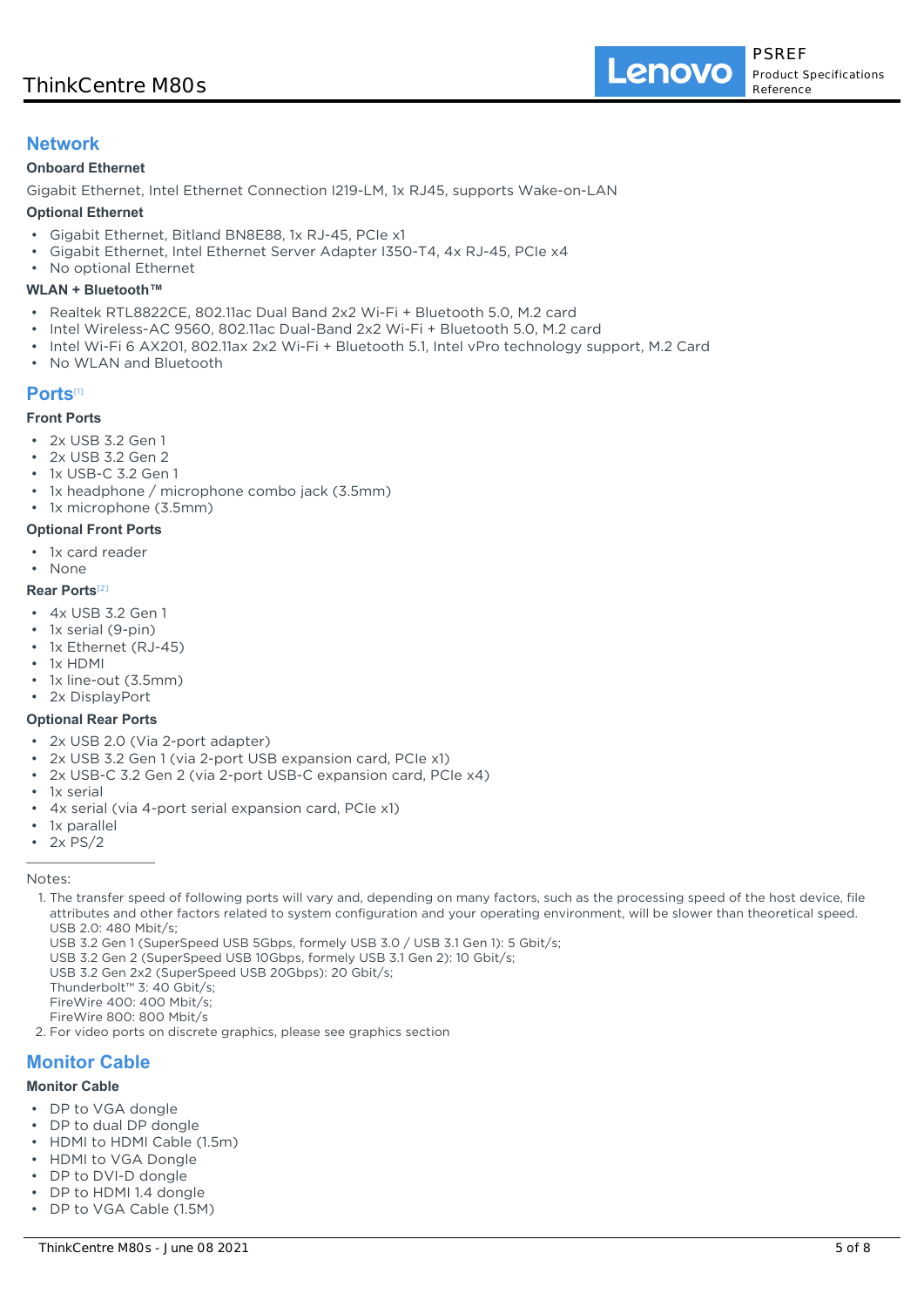• No monitor cable

# **SECURITY & PRIVACY**

## **Security**

#### **Security Chip**

Discrete TPM 2.0, TCG certified

#### **Physical Locks**

- (Optional) E-lock
- Kensington® Security Slot
- Padlock Loop
- (Optional) Smart Cable Clip

## **Chassis Intrusion Switch**

- Chassis intrusion switch
- No chassis intrusion switch

## **Fingerprint Reader**

- Touch style fingerprint reader on mouse
- No fingerprint reader

### **BIOS Security**

- Power-on password
- Administrator password
- Hard disk password
- Boot sequence control
- Boot without keyboard and mouse
- Smart USB protection (allows keyboard / mouse only, blocks all storage devices)
- Individual USB port disablement

# **MANAGEABILITY**

## **System Management**

## **System Management**[1]

- Intel vPro with Intel AMT 14.0
- None

Notes:

1. Require choosing a vPro-support Wi-Fi adapter to enable vPro function through wireless connection

# **SERVICE**

## **Warranty**

#### **Base Warranty**

- 1-year depot service
- 1-year limited onsite service
- 3-year limited onsite service
- No base warranty

# **ENVIRONMENTAL**

## **Operating Environment**

## **Temperature**

- Storage: -40°C (-40°F) to 60°C (140°F)
- Operating: 5°C (41°F) to 35°C (95°F)

#### **Humidity**

- Operating: 20% to 80%
- Storage: 10% to 90%

Lenovo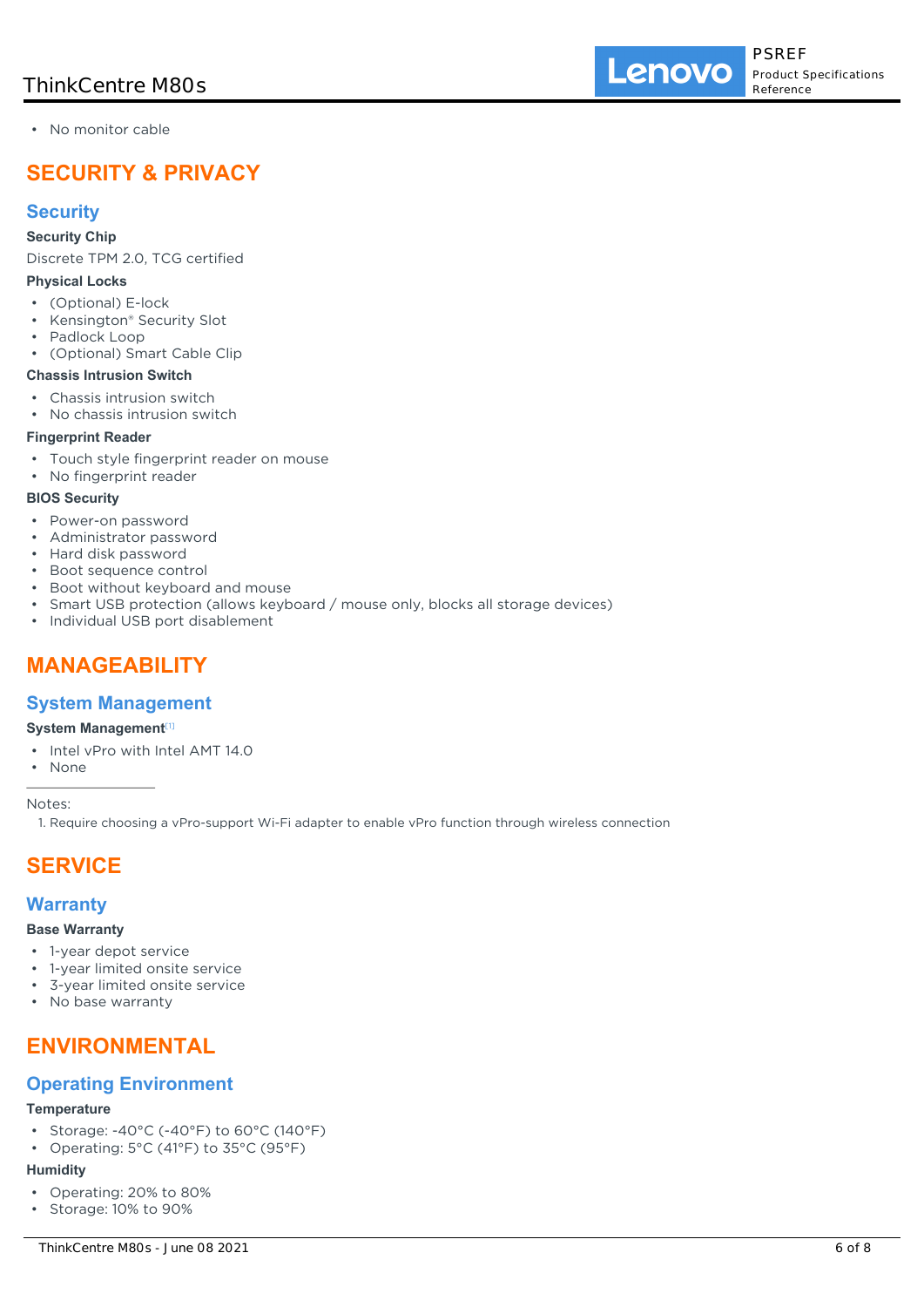### **Altitude**

- Operating: -15.2 m (-50 ft) to 3048 m (10,000 ft)
- Storage: -15.2 m (-50 ft) to 12192 m (40,000 ft)

# **CERTIFICATIONS**

## **Green Certifications**

## **Green Certifications**

- (Optional) EPEAT™ Gold
- (Optional) EPEAT Silver
- (Optional) ENERGY STAR® 8.0
- ErP Lot 3
- TCO Certified 8.0
- RoHS compliant

## **Other Certifications**

## **Other Certifications**

- (Optional) TÜV Low Noise certified
- (Optional) TÜV Ultra Low Noise certified
- None

## **Mil-Spec Test**

MIL-STD-810H military test passed (Low Pressure [Altitude], High Temperature, Low Temperature, Temperature Shock, Humidity, Sand and Dust, Vibration, Shock, Fungus, Solar Radiation)